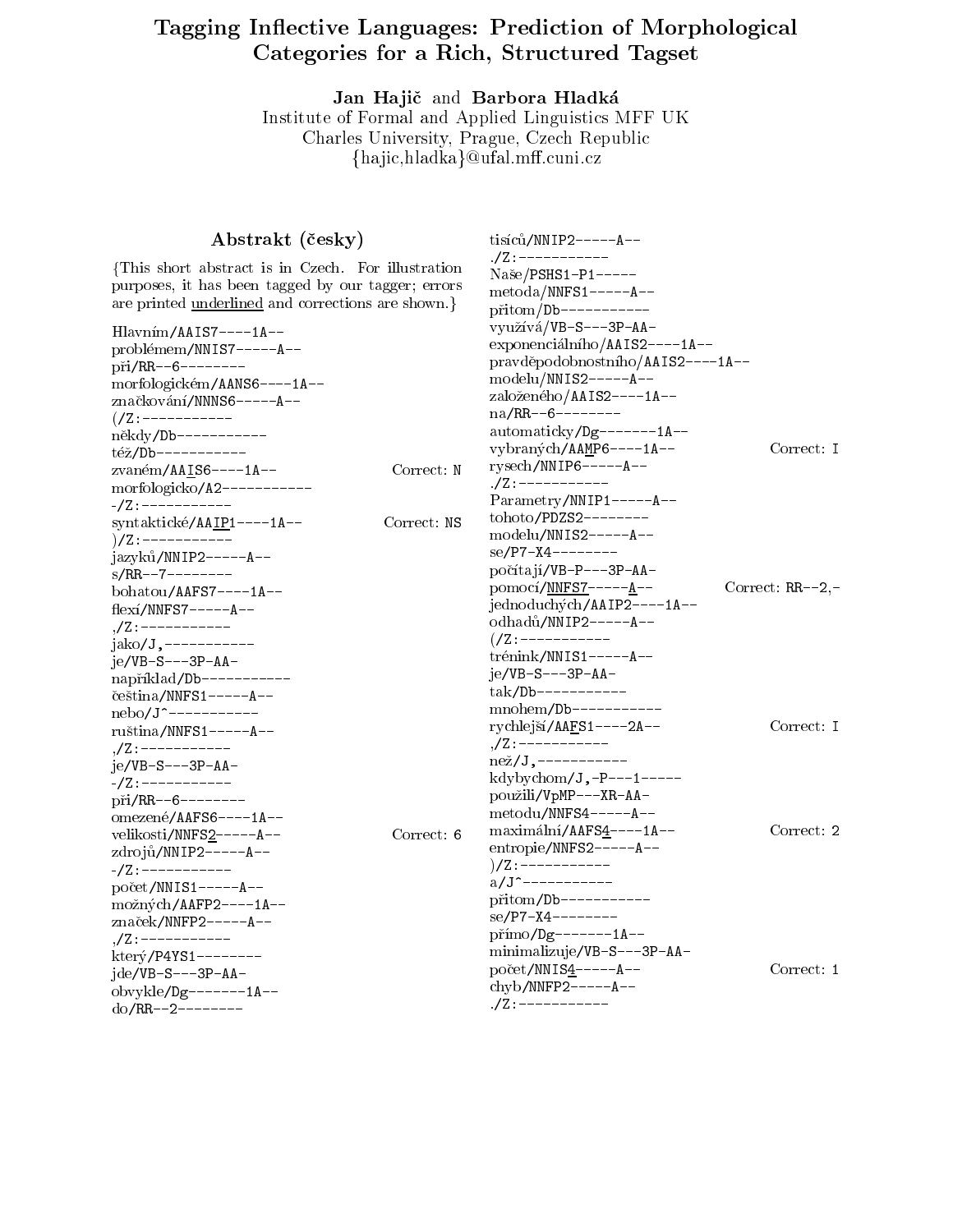### ${\bf Abstract}$

The major obstacle in morphological (sometimes called morpho-syntactic, or extended POS) tagging of highly in
ective languages, such as Czech or Russian, is  $\frac{1}{2}$  given the resources possibly available  $\frac{1}{2}$  the tagset size. Typically, it is in the order of thousands. Our method uses an exponential probabilistic model based on automatically selected features. The parameters of the model are computed using simple estimates (which makes training much faster than when one uses Maximum Entropy) to directly minimize the error rate on training data.

The results obtained so far not only show good performance on disambiguation of most of the individual morphological categories, but they also show a signicant improvement on the overall prediction of the resulting combined tag over a HMM-based tag n-gram model, using even substantially less training data.

## 1 Introduction

### 1.1 Orthogonality of morphological categories of in
ective languages

Ine major obstacle in morphological tagging of the highly inflective languages, such as Czech or Russian, is  $=$  given the resources possibly available  $=$  the tagset size. Typically, it is in the order of thousands. This is due to the (partial) "orthogonality"<sup>2</sup> of simple morphological categories, which then multiply when creating a "flat" list of tags. However, the individual categories contain only a very small number of different values; e.g., number has five  $(Sg, ...)$ Pl, Dual, Any, and "not applicable"), case nine etc.

The "orthogonality" should not be taken to mean complete independence, though. Inflectional languages (as opposed to agglutinative languages such as Finnish or Hungarian) typically combine several certain categories into one morpheme (suffix or ending). At the same time, the morphemes display a high degree of ambiguity, even across major POS categories.

For example, most of the Czech nouns can form singular and plural forms in all seven cases, most adjectives can (at least potentially) form all (4) genders, both numbers, all (7) cases, all (3) degrees of comparison, and can be either of positive or negative polarity. That gives 336 possibilities (for adjectives), many of them homonymous on the surface. On the other hand, pronouns and numerals do not display such an orthogonality, and even adjectives are not fully orthogonal  $-$  an ancient "dual" number, happily living in modern Czech in the feminine, plural and instrumental case adds another 6 sub-orthogonal possibilities to almost every adjective. Together, we employ 3127 plausible combinations (including style and diachronic variants).

#### 1.2The individual categories

There are 13 morphological categories currently used for morphological tagging of Czech: part of speech, detailed POS (called "subpart of speech"), gender, number, case, possessor's gender, possessor's number, person, tense, degree of comparison, negativeness (affirmative/negative), voice (active/passive), and variant/register.

The POS category contains only the major part of speech values (noun (N), verb (V), adjective (A), pronoun (P), verb (V), adjective (A), adverb (D), numeral  $(C)$ , preposition  $(R)$ , conjunction  $(J)$ , interjection  $(I)$ , particle  $(T)$ , punctuation  $(Z)$ , and "undefined"  $(X)$ ). The "subpart of speech" (SUBPOS) contains details about the major category and has 75 different values. For example, verbs (POS: V) are divided into simple finite form in present or future tense  $(B)$ , conditional  $(c)$ , infinitive  $(f)$ , imperative  $(i)$ , etc.<sup>3</sup>

All the categories vary in their size as well as in their unigram entropy (see Table 1) computed using the standard entropy definition

$$
H_p = \Leftrightarrow \sum_{y \in Y} p(y) \log(p(y)) \tag{1}
$$

where  $p$  is the unigram distribution estimate based on the training data, and  $Y$  is the set of possible values of the category in question. This formula can be rewritten as

$$
H_{p,D} = \Leftrightarrow \frac{1}{|D|} \sum_{i=1}^{|D|} log(p(y_i)) \tag{2}
$$

where  $p$  is the unigram distribution,  $D$  is the data and  $|D|$  its size, and  $y_i$  is the value of the category in question at the  $i \Leftrightarrow th$  event (or position) in the data. The form (2) is usually used for cross-entropy computation on data (such as test data) different from those used for estimating  $p$ . The base of the log function is always taken to be 2.

#### 1.3The morphological analyzer

Given the nature of inflectional languages, which can generate many (sometimes thousands of ) forms for a given lemma (or "dictionary entry"), it is necessary to employ morphological analysis before the tagging proper. In Czech, there are as many as 5 different lemmas (not counting underlying derivations nor

 $^1$  This type of tagging is sometimes called morpho-syntactic tagging. However, to stress that we are not dealing with syntagging. However, to stress that we are not dealing with syntactic categories such as Object or Attribute (but rather with morphological categories such as Number or Case) we will use the term "morphological" here.

 $2By$  orthogonality we mean that all combinations of values of two (or more) categories are systematically possible, i.e. that every member of the cartesian product of the two (or more) sets of values do appear in the language.

 $^3\rm$  The categories POS and SUBPOS are the only two categories which are rather lexically (and not inflectionally) based.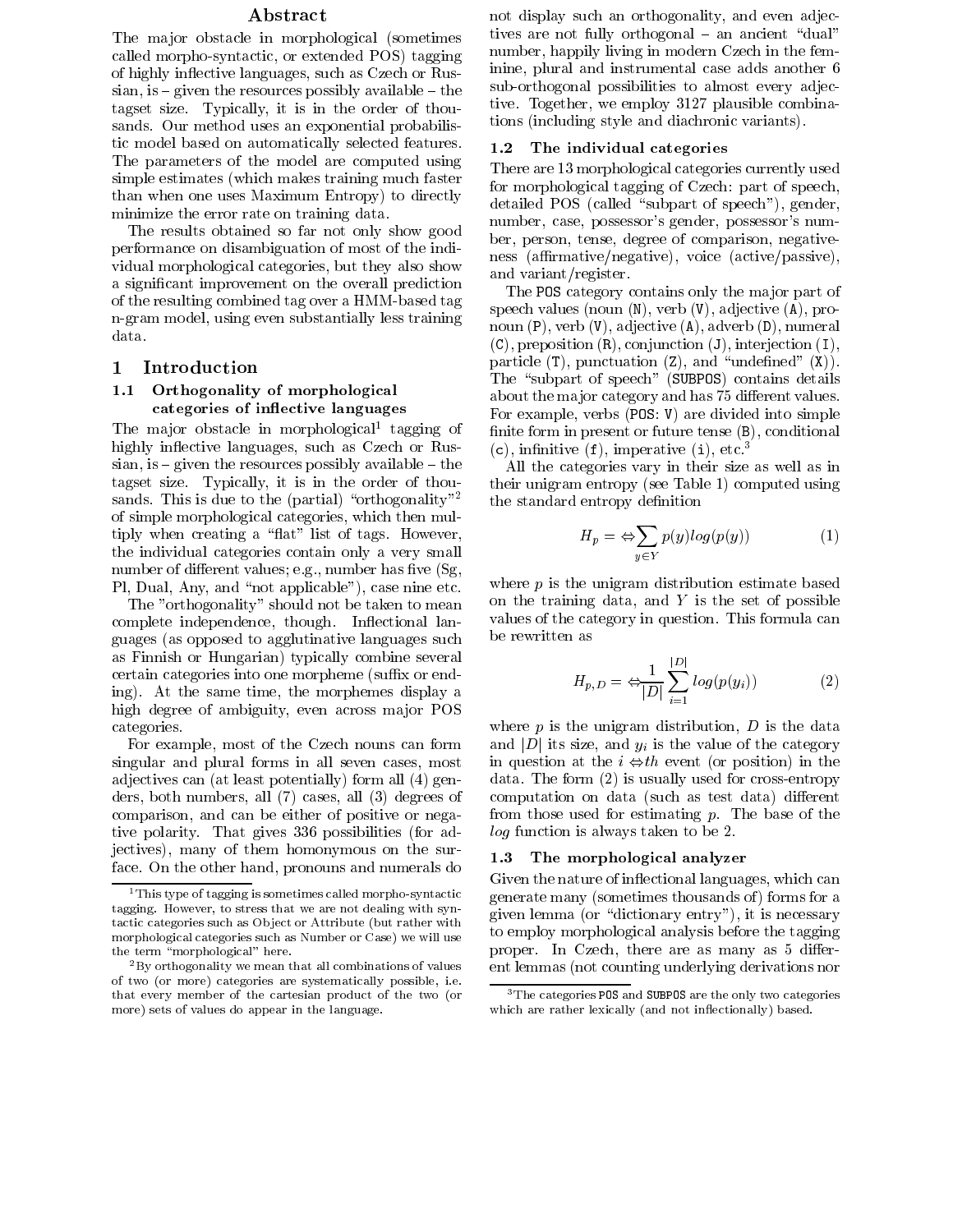| Category          | Number    | Unigram entropy    | NN 1.<br>Z:           |
|-------------------|-----------|--------------------|-----------------------|
|                   | of values | (in bits)<br>$H_n$ | P <sub>4Y</sub>       |
| <b>POS</b>        | 12        | 2.99               | VpY<br>NN I           |
| <b>SUBPOS</b>     | 75        | 3.83               | AAN                   |
| GENDER            | 11        | 2.05               | NNN<br>$RR-$          |
| <b>NUMBER</b>     | 6         | 1.62               | AAN                   |
| CASE              | 9         | 2.24               | NNN                   |
| <b>POSSGENDER</b> | 5         | 0.04               |                       |
| <b>POSSNUMBER</b> | 3         | 0.04               | Fig                   |
| <b>PERSON</b>     | 5         | 0.64               | m <sub>0</sub>        |
| <b>TENSE</b>      | 6         | 0.55               | $_{\mathit{cli}}$     |
| GRADE             | 4         | 0.55               |                       |
| <b>NEGATION</b>   | 3         | 1.07               |                       |
| VOICE             | 3         | 0.45               |                       |
| VA R              | 10        | 0.07               | the<br>m <sub>c</sub> |

Table 1:Most Dicult Individual Morphological Categories

word senses) and up to 108 different tags for an input word form. The morphological analyzer used for this purpose (Hajič, in prep.), (Hajič, 1994) covers about 98% of running unrestricted text (newspaper, magazines, novels, etc.). It is based on a lexicon containing about 228,000 lemmas and it can analyze about 20,000,000 word forms.

### $\bf{2}$ The Training Data

Our training data consists of about 130,000 tokens of newspaper and magazine text, manually doubletagged and then corrected by a single judge.

Our training data consists of about 130,000 tokens of newspaper and magazine text, manually tagged using a special-purpose tool which allows for easy disambiguation of morphological output. The data has been tagged twice, with manual resolution of discrepancies (the discrepancy rate being about 5%, most of them being simple tagging errors rather than opinion differences).

One data item contains several fields: the input word form (token), the disambiguated tag, the set of all possible tags for the input word form, the disambiguated lemma, and the set of all possible lemmas with links to their possible tags. Out of these, we are currently interested in the form, its possible tags and the disambiguated tag. The lemmas are ignored for tagging purposes.4

The tag from the "disambiguated tag" field as well as the tags from the "possible tags" field are further divided into so called subtags (by morphological category). In the set "possible tags field",

AAIS6----1A-- |A/A/IMN/S/6/-/-/-/-/1/A/-/-/|počitačovém<br>NNIS6-----A-- |N/N/I/S/236/-/-/-/-/-/A/-/-/ |modelu  $Z:------|Z/$ :/-/-/-/-/-/-/-/-/-/-/-//, P4YS1--------|P/4/IY/S/14/-/-/-/-/-/-/-/-/|který<br>VpYS---XR-AA-V/p/Y/S/-/-/-/X/R/-/A/-/-/|simuloval VpYS---XR-AA-jV/p/Y/S/-/-/-/X/R/-/A/-/-/jsimuloval NNIS4-----A--jN/N/I/S/14/-/-/-/-/-/A/-/-/jvyvoj AANS2----1A--jA/A/IMN/S/24/-/-/-/-/1/A/-/-/jsvetoveho NNNS2-----A--jN/N/N/S/236/-/-/-/-/-/A/-/-/jklimatu RR--6--------jR/R/-/-/46/-/-/-/-/-/-/-/-3/jv AANP6----1A--jA/A/FIMN/P/26/-/-/-/-/1/A/-/-/jprstch  $NNNP6----A--|N/N/N/P/6/-/-/-/-/A/-/-/$ |desetiletích



the ambiguity on the level of full (combined) tags is mapped onto so called "ambiguity classes"  $(AC-s)$ of subtags. This mapping is generally not reversible, which means that the links across categories might not be preserved. For example, the word form jen for which the morphology generates three possible tags, namely,  $TT------($  particle "only"), and NNIS1-----A-- and NNIS4-----A-- (noun, masc. inanimate, singular, nominative (1) or accusative (4) case; "yen" (the Japanese currency)), will be assigned six ambiguous ambiguity classes (NT, NT, -I, -S, -14, -A, for POS, subpart of speech, gender, number, case, and negation) and 7 unambiguous ambiguity classes (all -). An example of the training data is presented in Fig. 1. It contains three columns, separated by the vertical bar  $(|)$ :

- 1. the "truth" (the correct tag, i.e. a sequence of 13 subtags, each represented by a single character, which is the true value for each individual category in the order defined in Fig. 1 (1st column: POS, 2nd: SUBPOS, etc.)
- 2. the 13-tuple of ambiguity classes, separated by a slash  $($ , in the same order; each ambiguity class is named using the single character subtags used for all the possible values of that category;
- 3. the original word form.

Please note that it is customary to number the seven grammatical cases in Czech: (instead of naming them): "nominative" gets 1, "genitive" 2, etc. There are four genders, as the Czech masculine gender is divided into masculine animate (M) and inanimate (I).

Fig. 1 is a typical example of the ambiguities encountered in a running text: little POS ambiguity, but a lot of gender, number and case ambiguity (columns 3 to 5).

<sup>4</sup> In fact, tagging helps in most cases to disambiguate the lemmas. Lemma disambiguation is a separate process following tagging. The lemma disambiguation is a much simpler problem - the average number of different lemmas per token (as output by the morphological analyzer) is only 1.15. We do not cover the lemma disambiguation procedure here.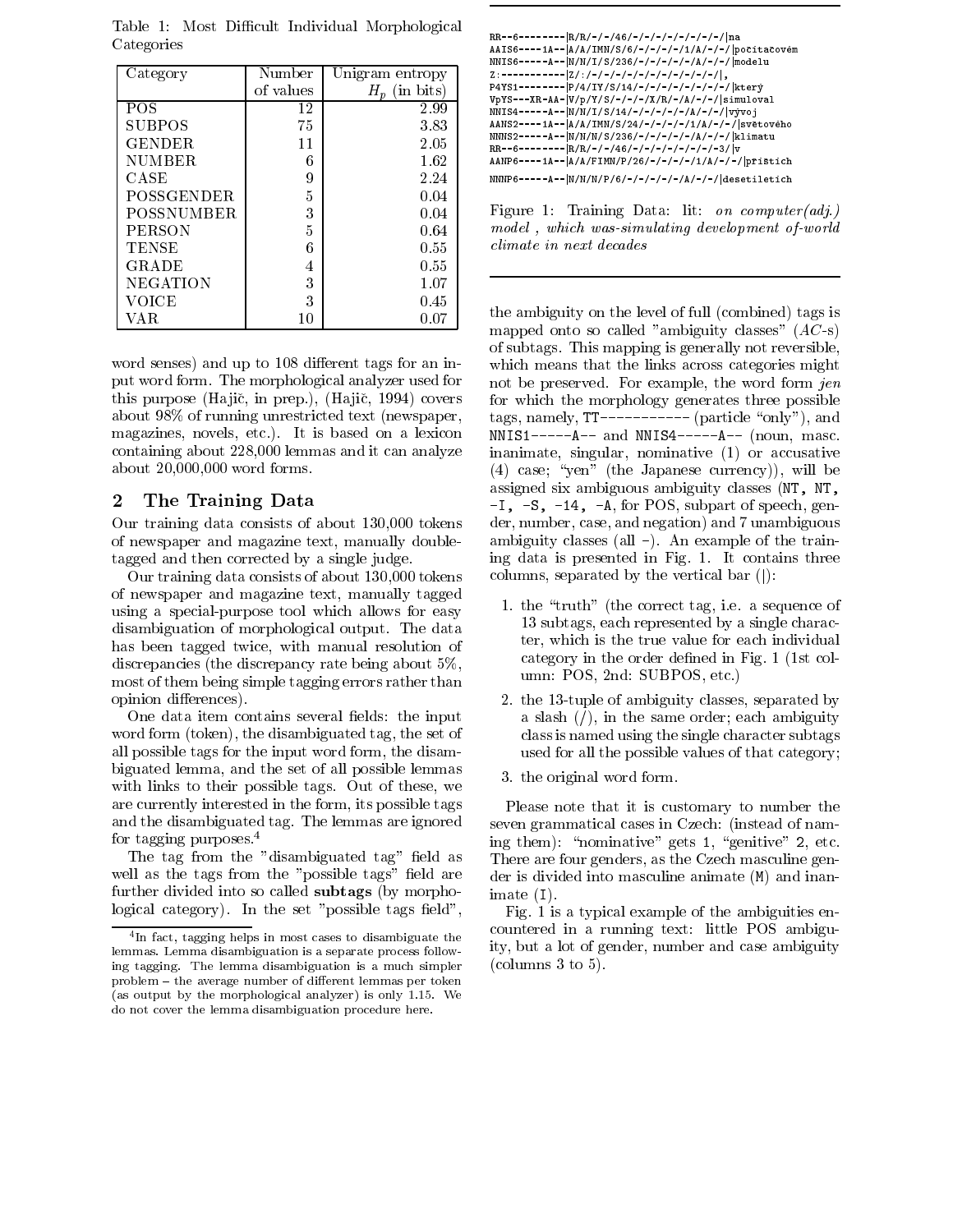# 3 The Model

Instead of employing the source-channel paradigm for tagging (more or less explicitly present e.g. in (Merialdo, 1992), (Church, 1988), (Hajič, Hladká, 1997)) used in the past (notwithstanding some exceptions, such as Maximum Entropy and rule-based taggers), we are using here a "direct" approach to modeling, for which we have chosen an exponential probabilistic model. Such model (when predicting an event  $y \in Y$  in a context  $x$ ) has the general form

$$
p_{AC,e}(y|x) = \frac{\exp(\sum_{i=1}^{n} \lambda_i f_i(y,x))}{Z(x)}
$$
 (3)

where  $f_i(y, x)$  is the set (of size n) of binary-valued (yes/no) features of the event value being predicted and its context,  $\lambda_i$  is a "weigth" (in the exponential sense) of the feature  $f_i$ , and the normalization factor  $Z(x)$  is defined naturally as

$$
Z(x) = \sum_{y \in Y} \exp\left(\sum_{i=1}^{n} \lambda_i f_i(y, x)\right) \tag{4}
$$

We use a separate model for each ambiguity class AC (which actually appeared in the training data) of each of the 15 morphological categories . The final  $p_{AC}(y|x)$  distribution is further smoothed using unigram distributions on subtags (again, separately for each category).

$$
p_{AC}(y|x) = \sigma p_{AC,e}(y|x) + (1 \Leftrightarrow \sigma) p_{AC,1}(y) \qquad (5) \qquad \text{ph}
$$

Such smoothing takes care of any unseen context; for ambiguity classes not seen in the training data, for which there is no model, we use unigram probabilities of subtags, one distribution per category.

In the general case, features can operate on any imaginable context (such as the speed of the wind over Mt. Washington, the last word of yesterday TV news, or the absence of a noun in the next 1000 words, etc.). In practice, we view the context as a set of attribute-value pairs with a discrete range of values (from now on, we will use the word "context" for such a set). Every feature can thus be represented by a set of contexts, in which it is positive. There is, of course, also a distinguished attribute for the value of the variable being predicted  $(y)$ ; the rest of the attributes is denoted by x as expected. Values of attributes will be denoted by an overstrike  $(\overline{y}, \overline{x})$ .

The pool of contexts of prospective features is for the purpose of morphological tagging defined as a

- full cross-product of the category being predicted
- $(y)$  and of the x specified as a combination of:
	- 1. an ambiguity class of a single category, which may be different from the category being predicted, or
	- 2. a word form

- 1. the current position, or
- 2. immediately preceding (following) position in text, or
- (3) 3. closest preceding (following) position (up to four positions away) having a certain ambiguity class in the POS category

Let now

 $Categorical = \{POS, SUBPOS, GENDER,$ NUMBER, CASE, POSSGENDER, POSSNUMBER, PERSON, TENSE,  $GRADE, NEGATION, VOICE, VAR;$ 

then the feature function  $f_{Cat_{AC},\overline{y},\overline{x}}(y,x) \rightarrow \{0,1\}$ is well-defined iff

$$
\overline{y} \in Cat_{AC} \tag{6}
$$

where  $C$  categories and  $C$  categories  $C$ guity class  $AC$  (such as AN, for adjective/noun ambiguity of the part of speech category) of a morphological category  $Cat$  (such as POS). For example, the function  $f_{POS_{AN},A,\overline{x}}$  is well-defined  $(A \in$  $\{A, N\}$ , whereas the function  $f_{CASE_{145},6,\overline{x}}$  is not  $(6 \notin \{1, 4, 5\})$ . We will introduce the notation of the context part in the examples of feature value computation below. The indexes may be omitted if it is clear what category, ambiguity class, the value of the category being predicted and/or the context the feature belongs to.

The value of a well-defined feature function  $f_{Cat_{AC},\overline{y},\overline{x}}(y,x)$  is determined by

$$
f_{Cat_{AC},\overline{y},\overline{x}}(y,x) = 1 \Leftrightarrow \overline{y} = y \wedge \overline{x} \subset x. \tag{7}
$$

This definition excludes features which are positive for more than one y in any context x. This property will be used later in the feature selection algorithm.

As an example of a feature, let's assume we are predicting the category CASE from the ambiguity class 145, i.e. the morphology gives us the possibility to assign nominative  $(1)$ , accusative  $(4)$  or vocative (5) case. A feature then is e.g.

The resulting case is nominative (1) and the following word form is pracuje (lit. (it) works)

 $5a$  subtag, i.e. (in our case) the unique value of a morphological category.

<sup>6</sup>Every category is, of course, treated separately. It means that e.g. the ambiguity class 23 for category CASE (meaning that there is an ambiguity between genitive and dative cases) is different from ambiguity class 23 for category GRADE or PERSON.

 $^7$  From now on, we will assume that all features are welldefined.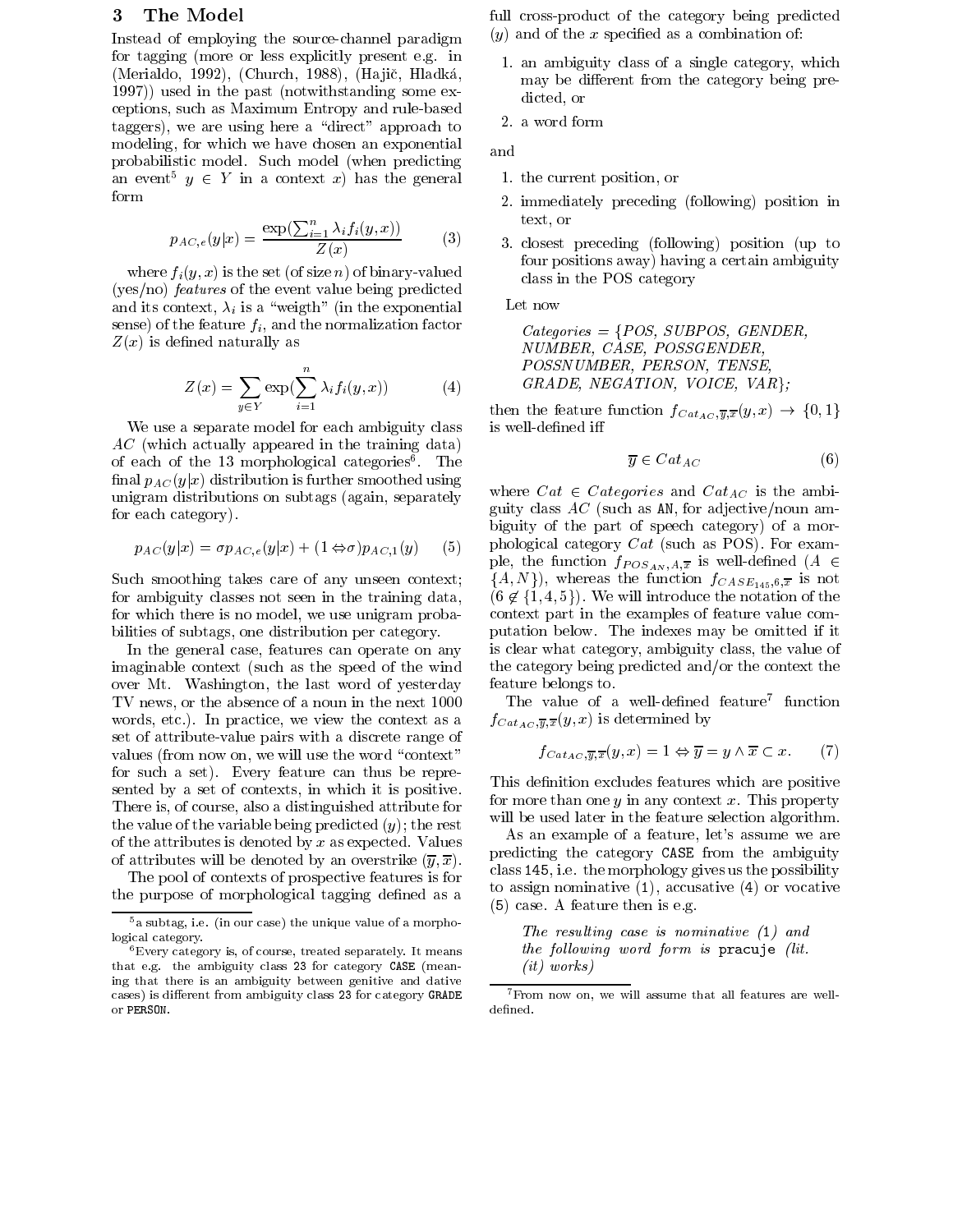AAIS1----1A--|A/A/IM/S/145/-/-/-/-/1/A/-/-/|tvrdy NNIS1-----A--|NV/Ni/-I/S/-14/-/-/-2/-/-/A/-/-/|boj

Figure 2: Context where the feature

 $f_{POS_{\text{NV}},N,(POS_{-1}=A,CASE_{-1}=145)}$  is positive (lit. heavy fighting).

AAIS6----1A--|A/A/IMN/S/6/-/-/-/-/1/A/-/-/|prazskem NNIS6-----A--|NV/Ne/IY/S/-6/-/-/-/-/-/A/-/-/|hrade

Figure 3: Context where the feature

 $f_{POS_{NV},N,(POS_{-1}=A,CASE_{-1}=145)}$  is negative (lit. (at the) Prague castle).

denoted as  $f_{CASE_{145},1,(FORM_{+1}=pracuje)}$ , or

The resulting case is accusative (4) and the closest preceding preposition's case has the ambiguity class 46

denoted as  $f_{CASE_{145},4,(CASE_{-POS=R}=46)}$ .

The feature  $f_{POS_{NV},N,(POS_{-1}=A,CASE_{-1}=145)}$  will be positive in the context of Fig. 2, but not in the context of Fig. 3.

The full cross-product of all the possibilities outlined above is again restricted to those features which have actually appeared in the training data more than a certain number of times.

Using ambiguity classes instead of unique values of morphological categories for evaluating the (context part of the) features has the advantage of giving us the possibility to avoid Viterbi search during tagging. This then allows to easily add lookahead (right) context.<sup>8</sup>

There is no "forced relationship" among categories of the same tag. Instead, the model is allowed to learn also from the same-position "context" of the subtag being predicted. However, when using the model for tagging one can choose between two modes of operation: separate, which is the same mode used when training as described herein, and VTC  $\mathcal{V}$  valid Tag Combinations (which does not do the combination does not do the combination does not do the combination of  $\mathcal{V}$ not allow for impossible combinations of categories. See Sect. 5 for more details and for the impact on the tagging accuracy.

# 4 Training

### 4.1 Feature Weights Weights Weights and the United States of the United States and the United States and Taxable

The usual method for computing the feature weights (the  $\lambda_i$  parameters) is Maximum Entropy (Berger  $&$  al., 1996). This method is generally slow, as it requires lot of computing power.

Based on our experience with tagging as well as with other projects involving statistical modeling, we assume that actually the weights are much less important than the features themselves.

We therefore employ very simple weight estimation. It is based on the ratio of conditional probability of y in the context defined by the feature  $f_{\overline{n},\overline{x}}$ and the uniform distribution for the ambiguity class  $AC.$ 

### 4.2Feature Selection

The usual guiding principle for selecting features of exponential models is the Maximum Likelihood principle, i.e. the probability of the training data is being maximized. (or the cross-entropy of the model and the training data is being minimized, which is the same thing). Even though we are eventually interested in the final error rate of the resulting model, this might be the only solution in the usual sourcechannel setting where two independent models (a language model and a "translation" model of some  $sort$   $=$  acoustic, real translation etc.) are being used. The improvement of one model influences the error rate of the combined model only indirectly.

This is not the case of tagging. Tagging can be seen as a "final application" problem for which we assume to have enough data at hand to train and use just one model, abandoning the source-channel paradigm. We have therefore used the error rate directly as the objective function which we try to minimize when selecting the model's features. This idea is not new, but as far as we know it has been implemented in rule-based taggers and parsers, such as (Brill, 1993a), (Brill, 1993b), (Brill, 1993c) and (Ribarov, 1996), but not in models based on probability distributions.

Let's define the set of contexts of a set of features:

$$
X(F) = \{ \overline{x} : \exists \overline{y} \; \exists f_{\overline{y}, \overline{x}} \in F \},\tag{8}
$$

where  $F$  is some set of features of interest.

The features can therefore be grouped together based on the context they operate on. In the current implementation, we actually add features in "batches". A "batch" of features is defined as a set of features which share the same context  $\bar{x}$  (see the definition below). Computationaly, adding features in batches is relatively cheap both time- and spacewise.

For example, the features

$$
f_{POS_{NV},N,(POS_{-1}=A,CASE_{-1}=145)}
$$

$$
f_{POS_{NV},V,(POS_{-1}=A,CASE_{-1}=145)}
$$

<sup>-</sup> It remains to be seen whether using the unique values = at least for the left context - and employing Viterbi would help. The results obtained so far suggest that probably not much, and if yes, then it would restrict the number of features selected rather than increase tagging accuracy.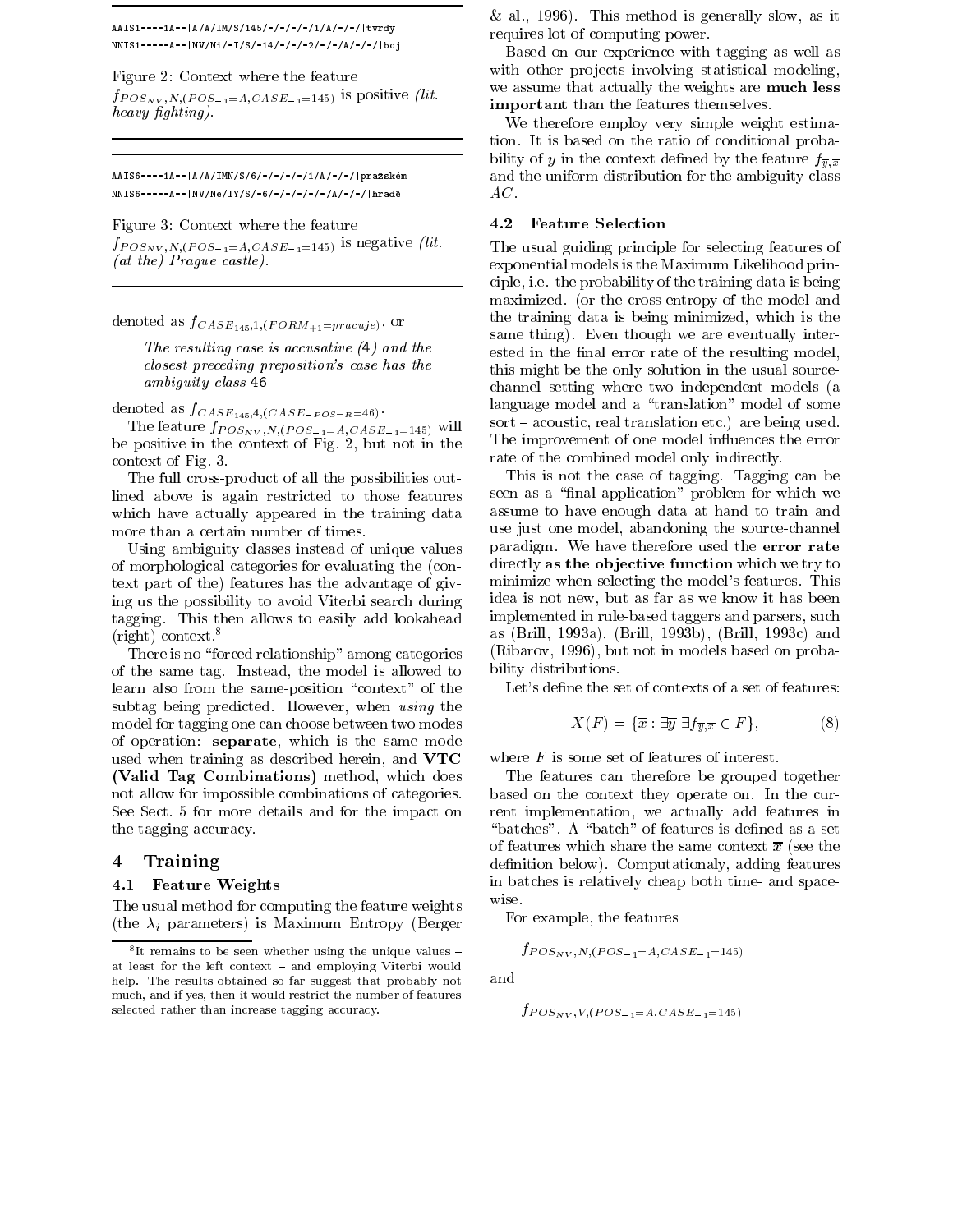share the context  $(POS_{-1} = A, CASE_{-1} = 145)$ .

Let further

- $F_{AC}$  be the pool of features available for selection.
- $S_{AC}$  be the set of features selected so far for a model for ambiguity class AC,
- $p_{S_{AC}}(y|d)$  the probability, using model (3-5) with features  $S_{AC}$ , of subtag y in a context defined by position  $d$  in the training data, and
- $F_{AC,\overline{x}}$  be the set ("batch") of features sharing the same context  $\overline{x}$ , i.e.

$$
F_{AC,\overline{x}} = \{ f \in F_{AC} : \exists f_{\overline{y},\overline{x}} : f = f_{\overline{y},\overline{x}} \}. (9) \quad \text{W}
$$

Note that the size of  $AC$  is equal to the size of any batch of features  $(|AC| = |F_{AC,\overline{x}}|$  for any  $\overline{x}$ ).

The selection process then proceeds as follows:

- 1. For all contexts  $\overline{x} \in X(F_{AC})$  do the following:
- 2. For all features  $f = f_{\overline{y},\overline{x}} \in F_{AC,\overline{x}}$  compute their associated weights  $\lambda_f$  using the formula:

$$
\lambda_f = \log(\frac{\tilde{p}_{AC,\overline{x}}(\overline{y})}{\frac{1}{|AC|}}),\tag{10}
$$

where

$$
\tilde{p}_{AC,\overline{x}}(\overline{y}) = \frac{\sum_{d=1}^{|T|} f_{\overline{y},\overline{x}}(y_d, x_d)}{\sum_{y \in AC} \sum_{d=1}^{|T|} f_{\overline{y},\overline{x}}(y, x_d)}.
$$
 (11)

- 3. Compute the error rate of the training data by going through it and at each position  $d$  selecting  $t \mapsto$  best subtangled by maximizing psacho p $A \cup T \cup A \cup T \cup T$ over all  $y \in AC$ .
- 4. Select such a feature set  $F_{AC,\overline{x}}$  which results in the maximal improvement in the error rate of the training data and add all  $f \in F_{AC,\overline{x}}$  permanently to  $S_{AC}$ ; with  $S_{AC}$  now extended, start from the beginning (unless the termination condition is met),
- 5. Termination condition: improvement in error rate smaller than a preset minimum.

The probability defined by the formula (11) can easily be computed despite its ugly general form, as the denominator is in fact the number of (positive) occurrences of all the features from the batch defined by the context  $\bar{x}$  in the training data. It also helps if the underlying ambiguity class  $AC$  is found only in a fraction of the training data, which is typically the case. Also, the size of the batch (equal to  $|AC|$ ) is usually very small.

On top of rather roughly estimating the  $\lambda_f$  parameters, we use another implementation shortcut here: we do not necessarily compute the best batch of features in each iteration, but rather add all (batches of) features which improve the error rate by more than a threshold  $\delta$ . This threshold is set to half the number of data items which contain the ambiguity class  $AC$  at the beginning of the loop, and then is cut in half at every iteration. The positive consequence of this shortcut (which certainly adds some unnecessary features) is that the number of iterations is much smaller than if the maximum is regularly computed at each iteration.

### 5 Results

We have used 130,000 words as the training set and a test set of 1000 words. There have been 378 different ambiguity classes (of subtags) across all categories.

 $\zeta$ , the introduction of multiple models based on  $\zeta$ We have used two evaluation metrics: one which evaluates each category separately and one "flatlist" error rate which is used for comparison with other methods which do not predict the morphological categories separately. We compare the new method with results obtained on Czech previously, as reported in (Hladká, 1994) and (Hajič, Hladká, 1997). The apparently high baseline when compared to previously reported experiments is undoubtedly ambiguity classes.

 $\sim$   $\prime$  to know the error rate based on ambiguous words In all cases, since the percentage of text tokens which are at least two-way ambiguous is about 55%, the error rate should be almost doubled if one wants only.

> The baseline, or "smoothing-only" error rate was at 20.7 % in the test data and 22.18 % in the training data.

> Table 2 presents the initial error rates for the individual categories computed using only the smoothing part of the model  $(n = 0$  in equation 3).

> Training took slightly under 20 hours on a Linuxpowered Pentium 90, with feature adding threshold set to 4 (which means that a feature batch was not added if it improved the absolute error rate on training data by 4 errors or less). 840 (batches) of features (which corresponds to about 2000 fully specied features) have been learned. The tagging itself is (contrary to training) very fast. The average speed is about 300 words/sec. on morphologically prepared data on the same machine. The results are summarized in Table 3.

> There is no apparent overtraining yet. However, it does appear when the threshold is lowered (we have tested that on a smaller set of training data consisting of 35,000 words: overtraining started to occur when the threshold was down to 2-3).

Table 4 contains comparison of the results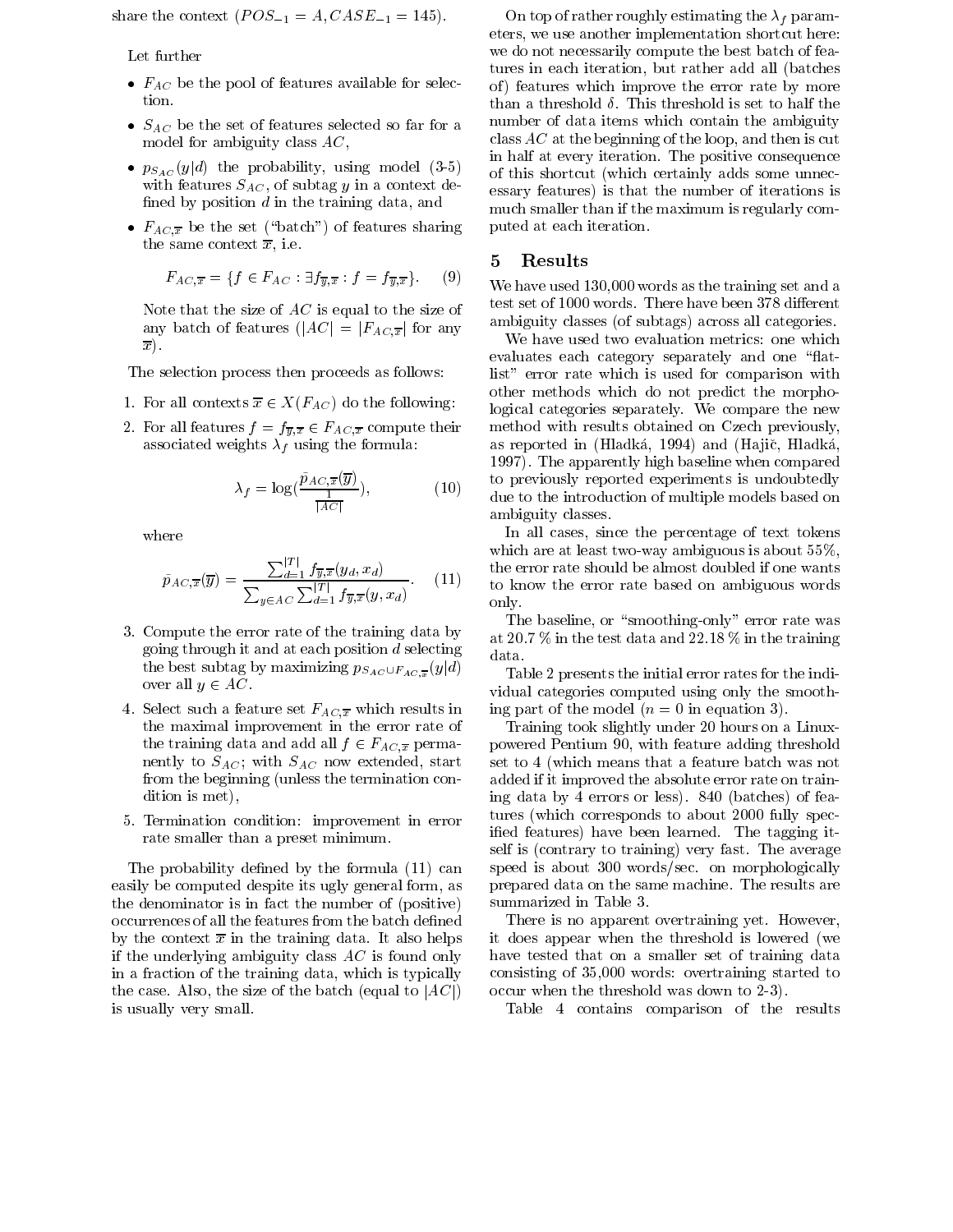| Category          | training data | test data |  |
|-------------------|---------------|-----------|--|
| POS               | 1.10          | 2.1       |  |
| <b>SUBPOS</b>     | 1.06          | 1.1       |  |
| <b>GENDER</b>     | 6.35          | 6.1       |  |
| <b>NUMBER</b>     | 5.34          | 4.2       |  |
| CASE              | 14.55         | 14.5      |  |
| POSSGENDER        | 0.05          | 0.0       |  |
| <b>POSSNUMBER</b> | 0.13          | 0.1       |  |
| <b>PERSON</b>     | 0.28          | 0.0       |  |
| <b>TENSE</b>      | 0.36          | 0.1       |  |
| GRADE             | 0.48          | 0.3       |  |
| NEGATION          | 1.33          | 1.0       |  |
| VOICE             | 0.40          | 0.1       |  |
| VA R              | 0.30          | 0.3       |  |
| Overall           | 22.18         | 20.7      |  |

| Category          | training data | test data |  |
|-------------------|---------------|-----------|--|
| <b>POS</b>        | 0.02          | 0.9       |  |
| <b>SUBPOS</b>     | 0.49          | 1.0       |  |
| GENDER            | 1.78          | 2.0       |  |
| <b>NUMBER</b>     | 2.73          | 0.9       |  |
| CASE              | 6.01          | 5.0       |  |
| <b>POSSGENDER</b> | 0.04          | 0.0       |  |
| <b>POSSNUMBER</b> | 0.01          | 0.0       |  |
| <b>PERSON</b>     | 0.12          | 0.0       |  |
| <b>TENSE</b>      | 0.12          | 0.1       |  |
| GRADE             | 0.11          | 0.1       |  |
| <b>NEGATION</b>   | 0.25          | 0.0       |  |
| <b>VOICE</b>      | 0.11          | 0.0       |  |
| VA R              | 0.10          | 0.2       |  |
| Overall           | 8.75          | 8.0       |  |

Table 3: Resulting Error Rate

achieved with the previous experiments on Czech tagging (Hajič, Hladká, 1997). It shows that we got more than 50% improvement on the best error rate achieved so far. Also the amount of training data used was lower than needed for the HMM experiments. We have also performed an experiment  $\bullet$  Final re-estimation using maximum entropy. using 35,000 training words which yielded by about 4% worse results (88% combined tag accuracy).

Finally, Table 5 compares results (given differ-

| Experiment           | training  | best error      |       |
|----------------------|-----------|-----------------|-------|
|                      | data size | rate (in $\%$ ) |       |
| Unigram HMM          | 621,015   | 34.30           |       |
| Rule-based (Brill's) | 37,892    | 20.25           |       |
| Trigram HMM          | 621,015   | 18.86           |       |
| Bigram HMM           | 621,015   | 18.46           |       |
| Exponential          | 35,000    | 12.00           |       |
| Exponential          | 130,000   | 8.00            |       |
| Exponential, VTC     | 160,000   | 6.20            | $t$ . |

Table 4: Comparing Various Methods

ent training thresholds9 ) obtained on larger training data using the "separate" prediction method discussed so far with results obtained through a modication, the key point of which is that it considers only \Valid (sub)Tag Combinations (VTC)". The probability of a tag is computed as a simple product of subtag probabilities (normalized), thus assuming subtag independence. The "winner" is presented in boldface. As expected, the overall error rate is al ways better using the VTC method, but some of the subtags are (sometimes) better predicted using the  $\;$  separate  $\;$  prediction method $^{11}$ . This could have important practical consequences  $=$  if, for example, the POS or SUBPOS is all that's interesting.

#### 6 Conclusion and Further Research 6

The combined error rate results are still far below the results reported for English, but we believe that there is still room for improvement. Moreover, splitting the tags into subtags showed that "pure" part of speech (as well as the even more detailed "subpart" of speech) tagging gives actually better results than those for English.

We see several ways how to proceed to possibly improve the performance of the tagger (we are still talking here about the "single best tag" approach; the n-best case will be explored separately):

- Disambiguated tags (in the left context) plus Viterbi search. Some errors might be eliminated if features asking questions about the disambiguated context are being used. The disambiguated tags concentrate  $-$  or transfer  $-$  information about the more distant context. It would avoid "repeated" learning of the same or similar features for different but related disambiguation problems. The final effect on the overall accuracy is yet to be seen. Moreover, the transition function assumed by the Viterbi algorithm must be reasonably defined (approximated).
- Let's imagine that after selecting all the features using the training method described here we recompute the feature weights using the usual maximum entropy objective function. This will produce better (read: more principled) weight estimates for the features already selected, but it might help as well as hurt the performance.
- Improved feature pool. This is, according to our opinion, the source of major improvement. The error analysis shows that in many cases the

<sup>9</sup>No overtraining occurred here either, but the results for thresholds 2-4 do not differ significantly.

 $10$  For English, using the Penn Treebank data, we have always obtained better accuracy using the VTC method (and redenition of the tag set based on 4 categories).